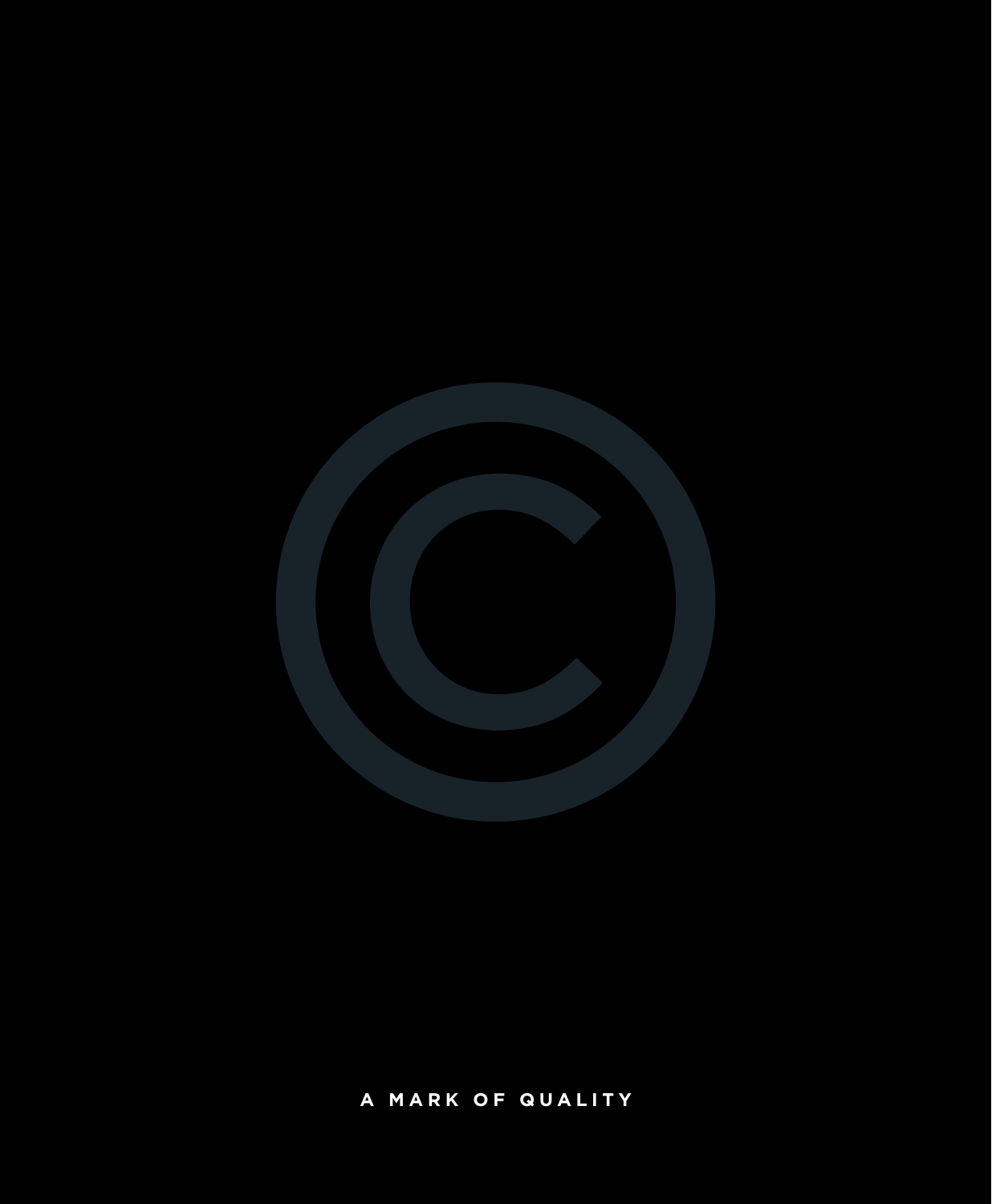A STRIKING NEW DEVELOPMENT OF CONTEMPORARY 1, 2 & 3 BEDROOM APARTMENTS AND 2 & 3 BEDROOM HOUSES, IN THE HEART OF WEST HAMPSTEAD.

 $\odot$ 

**thecentral.co.uk**

 $\overline{\hbox{\sf T}}$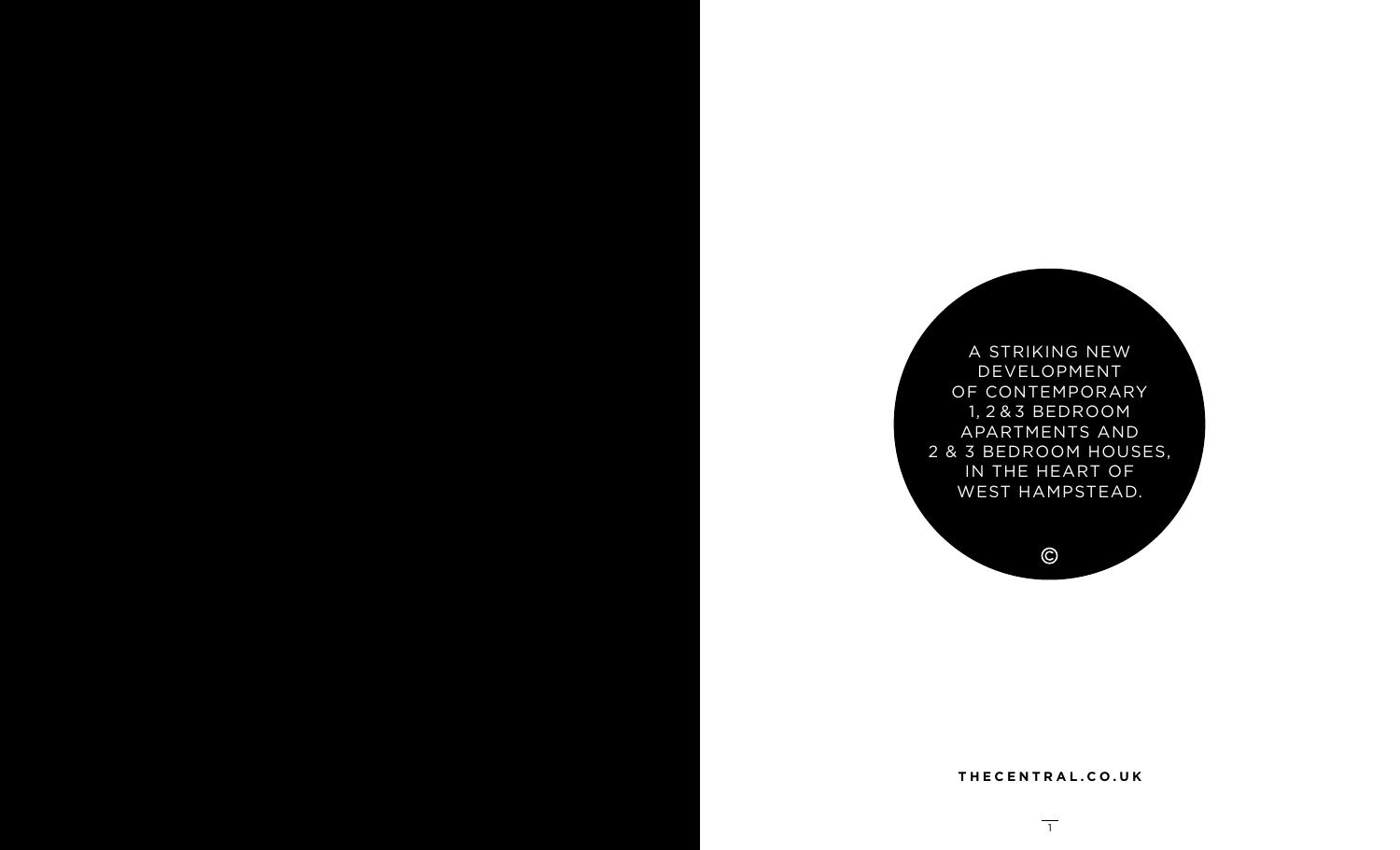

# WELCOME TO THE CENTRAL

 $\odot$ 

Imagine a spacious, contemporary home bathed in natural light, with high specification fixtures and fittings, excellent soundproofing, private outside space and concierge facilities.

Now place it in the heart of West Hampstead, a vibrant and affluent local community, with exceptional public transport links to destinations throughout central London.

# DESIGNED FOR 21ST CENTURY LIVING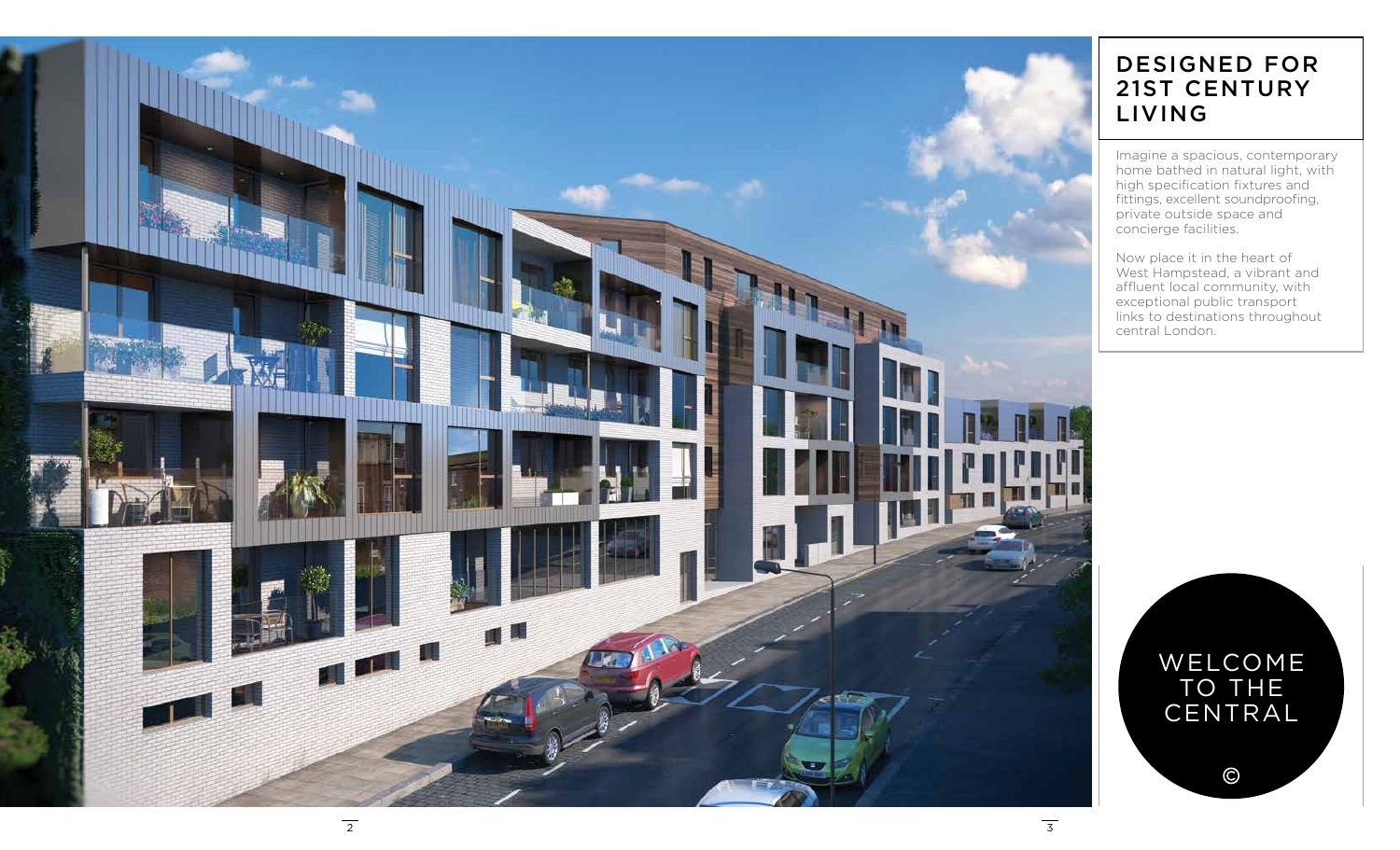

| DISTANCE (MILES)                                                                                                                                                                                    | WALKING TIMES (MINS)                                                                                              | TUBE TRAVEL TIMES (MINS)                                                                                                                |
|-----------------------------------------------------------------------------------------------------------------------------------------------------------------------------------------------------|-------------------------------------------------------------------------------------------------------------------|-----------------------------------------------------------------------------------------------------------------------------------------|
| <b>REGENT'S PARK <math>-</math> 2.5 MILES</b><br>$SOHO - 5$ MILES<br><b>KNIGHTSBRIDGE <math>-4.5</math> MILES</b><br><b>SOUTHBANK <math>-</math></b> 5.5 MILES<br><b>OLYMPIC VILLAGE - 11 MILES</b> | <b>WEST HAMPSTEAD</b><br><b>THAMESLINK RAIL — 1 MINS</b><br><b>WEST HAMPSTEAD</b><br><b>OVERGROUND —</b> $2$ MINS | <b>BOND STREET — 9 MINS</b><br>OXFORD CIRCUS $-$ 15 MINS<br><b>LONDON BRIDGE — 18 MINS</b><br><b>CANARY WHARF <math>-</math></b> 25 MIN |
|                                                                                                                                                                                                     | <b>WEST HAMPSTEAD</b><br><b>UNDERGROUND — 3 MINS</b>                                                              | <b>THAMES LINK (MINS)</b><br>ST PANCRAS/KINGS CROSS - 8MINS<br>$FARRINGDOM - 13 MINS$<br>$CITY$ THAMESLINK $-17$ MINS                   |
| Source: www.the-aa.com/routeplanner.com                                                                                                                                                             | Source: www.walkit.com                                                                                            | Source: www.tfl.com                                                                                                                     |
| The Central, 163 Iverson Road, London Nw6 2RB                                                                                                                                                       |                                                                                                                   |                                                                                                                                         |
| <b>HAMPSTEAD</b><br><b>HEATH</b>                                                                                                                                                                    |                                                                                                                   | $\overline{\phantom{0}}$                                                                                                                |

FROM WEST HAMPSTEAD YOU CAN ACCESS THE WHOLE OF LONDON IN MINUTES

 $\odot$ 

 $(65)$ 



# GET CONNECTED

Living in West Hampstead couldn't be more convenient. Commuting is a breeze, courtesy of London Underground's Jubilee Line, First Capital Connect's Brighton to Bedford service and Overground rail services from Richmond to Stratford.

Together they offer direct connections to St Pancras Station (for Eurostar and mainline services), The City, Canary Wharf and London's West End all in a matter of minutes, as well as to Gatwick Airport and further afield.

A wide choice of bus and cycle routes completes the picture of convenience and accessibility.

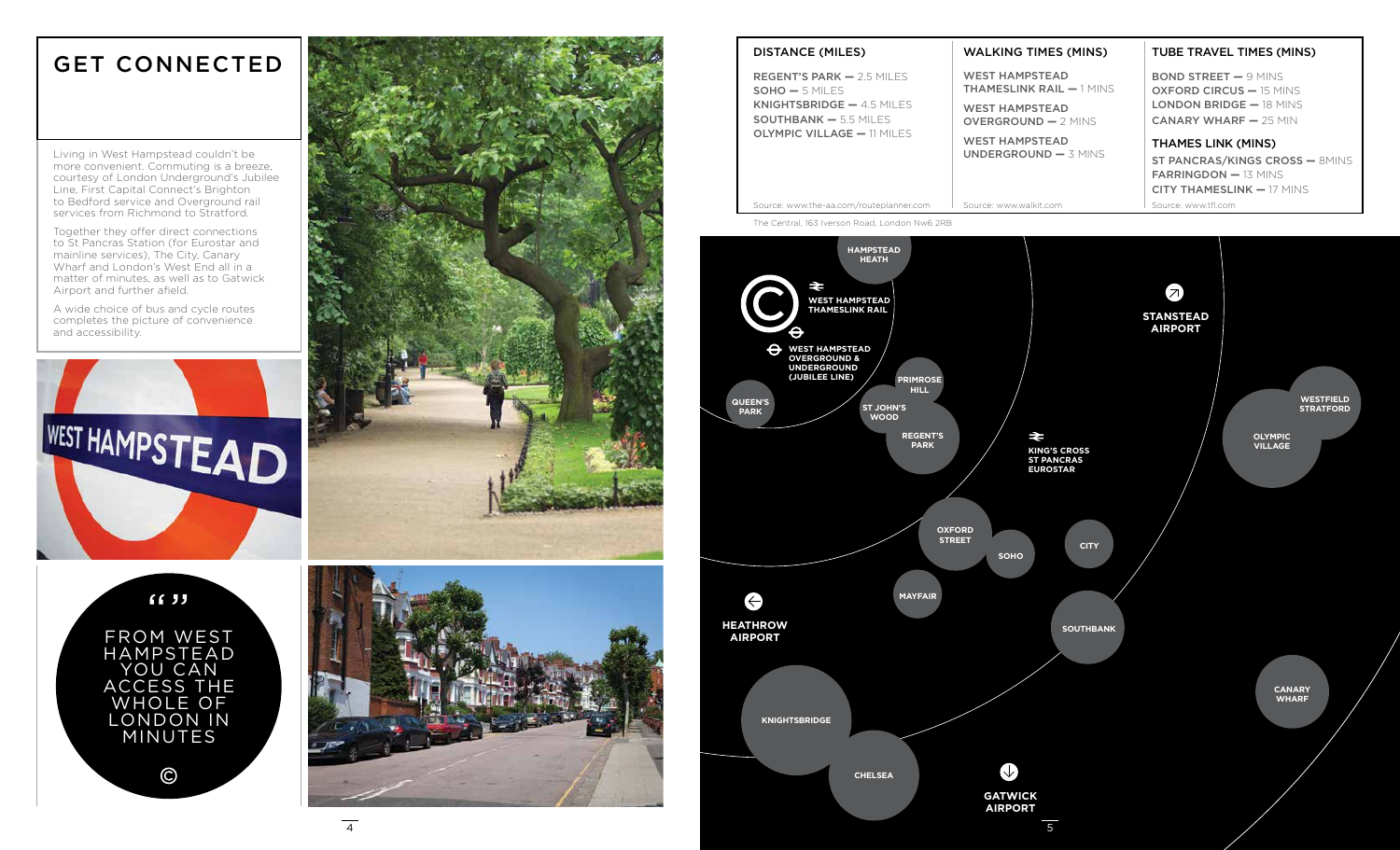West Hampstead used to be known as West End Village, and for good reason. This affluent part of London has a strong local community and its own distinct vibe, full of life and vitality.

The area has long been home to an eclectic mix of artists, scientists and academics. Café society thrives, with myriad bars, restaurants, cafés and independent retailers to suit all tastes.



Whether you're in search of a unique dining experience, a pint of best bitter or simply a pint of milk, you won't need to venture far if you live in West Hampstead.

Eternally popular with young professionals and families, the area is a sound choice for owner occupiers and investors alike.









# everything you need is a stone's throw away

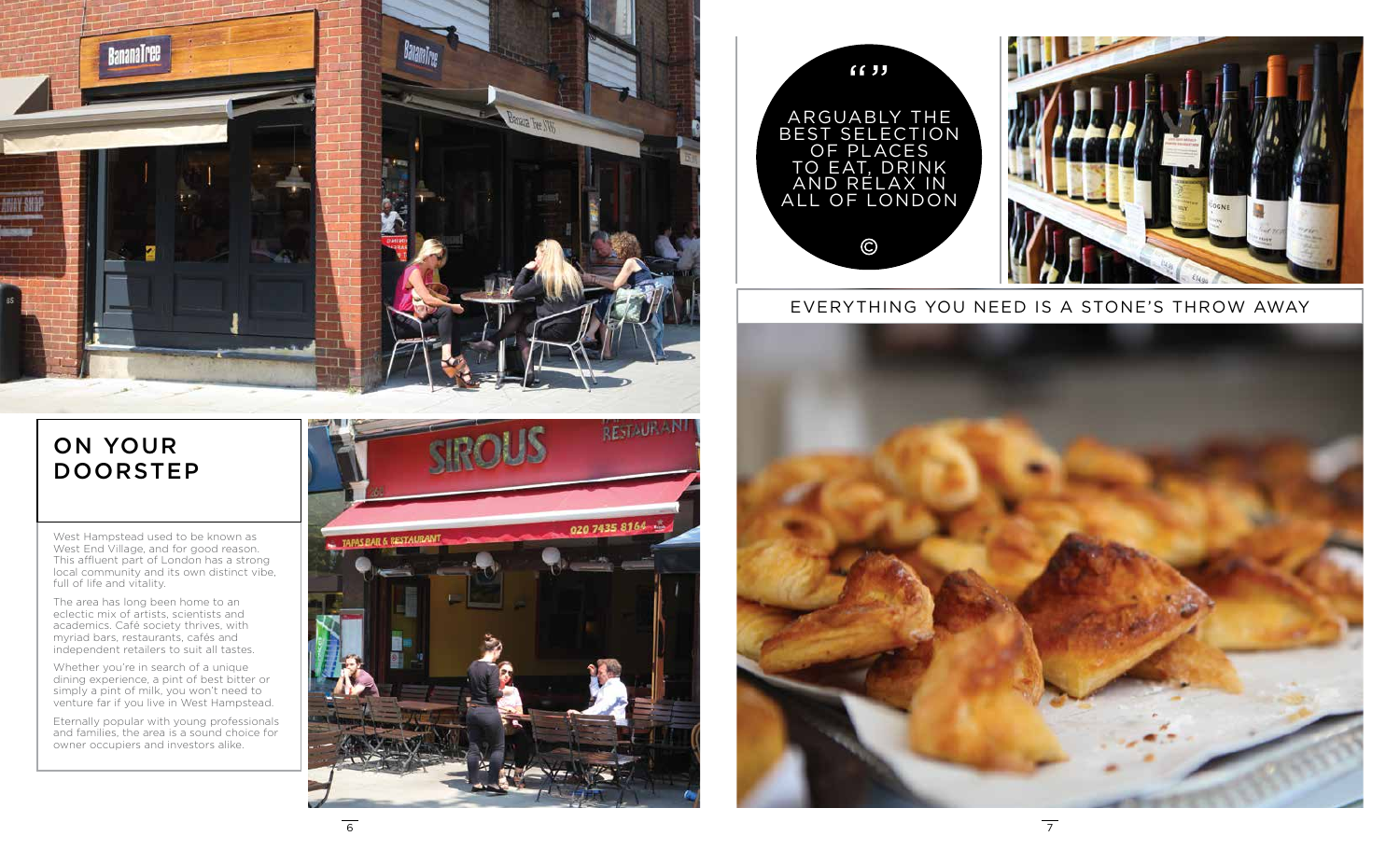The social hub of West Hampstead is West End Lane, where good quality restaurant chains, such as Strada, Banana Tree and Feng Sushi, nestle with the likes of The Wet Fish Café, for sublime seafood, and The Alice House, with its youthful vibe, exposed brickwork and long cocktail list.

Slightly further afield, nearby Hampstead and Maida Vale have a vast selection of bars and restaurants and, of course, London's West End is only minutes away by tube.

# $(1)$ ONE C THE B appeals of WEST H. IS ITS S  $C($ S  $\odot$

Fashionistas can hit Bond Street by tube in a matter of minutes, or head to nearby Hampstead Village for its excellent range of upmarket chains and independent boutiques, whilst Portobello Road Market is a great destination for one-off vintage finds.

Foodies adore West Hampstead Farmers' Market, held on Saturdays outside West Hampstead Thameslink station. This is a great place to pick up delicious artisan bread, fresh fish, organic meat and poultry and seasonal fruit and veg.

A popular haunt of the local literati, West End Lane Books offers terrific browsing opportunities, with guest authors and story-telling sessions for children, whilst nearby the O2 Centre in Finchley Road has good shopping and leisure facilities for those who don't want to jump on a tube into central London.

# MEET THE **NEIGHBOURS**



# food & drink



# health & fitness

Rapt audiences regularly enjoy a host of new plays at the internationally respected Hampstead Theatre, whilst Tricycle Theatre in nearby Kilburn offers an eclectic mix of live performances and movies. The Everyman Cinema in nearby Hampstead Village and the Vue multiplex at the O2 Centre are also handy destinations for catching the latest film releases.





Whether you're looking to drop a dress size or hone that perfect six pack, The Gym, Movers & Shapers and Gloves Boxing Club, all in West Hampstead, are worth checking out. There's also a branch of Virgin Active in Swiss Cottage and Bannatyne's health club in nearby Maida Vale.

Cumberland Lawn Tennis Club and Hampstead Cricket Club in Alvanley Gardens have a gym, squash courts and an active bridge scene, in addition to excellent tennis and cricket facilities.

Last but definitely not least, nearby Hampstead Heath, with its 790 acres of open space to jog or stroll in, panoramic views over Central London and quirky swimming ponds is guaranteed to satisfy fresh air fanatics large and small.



# **LEISURE**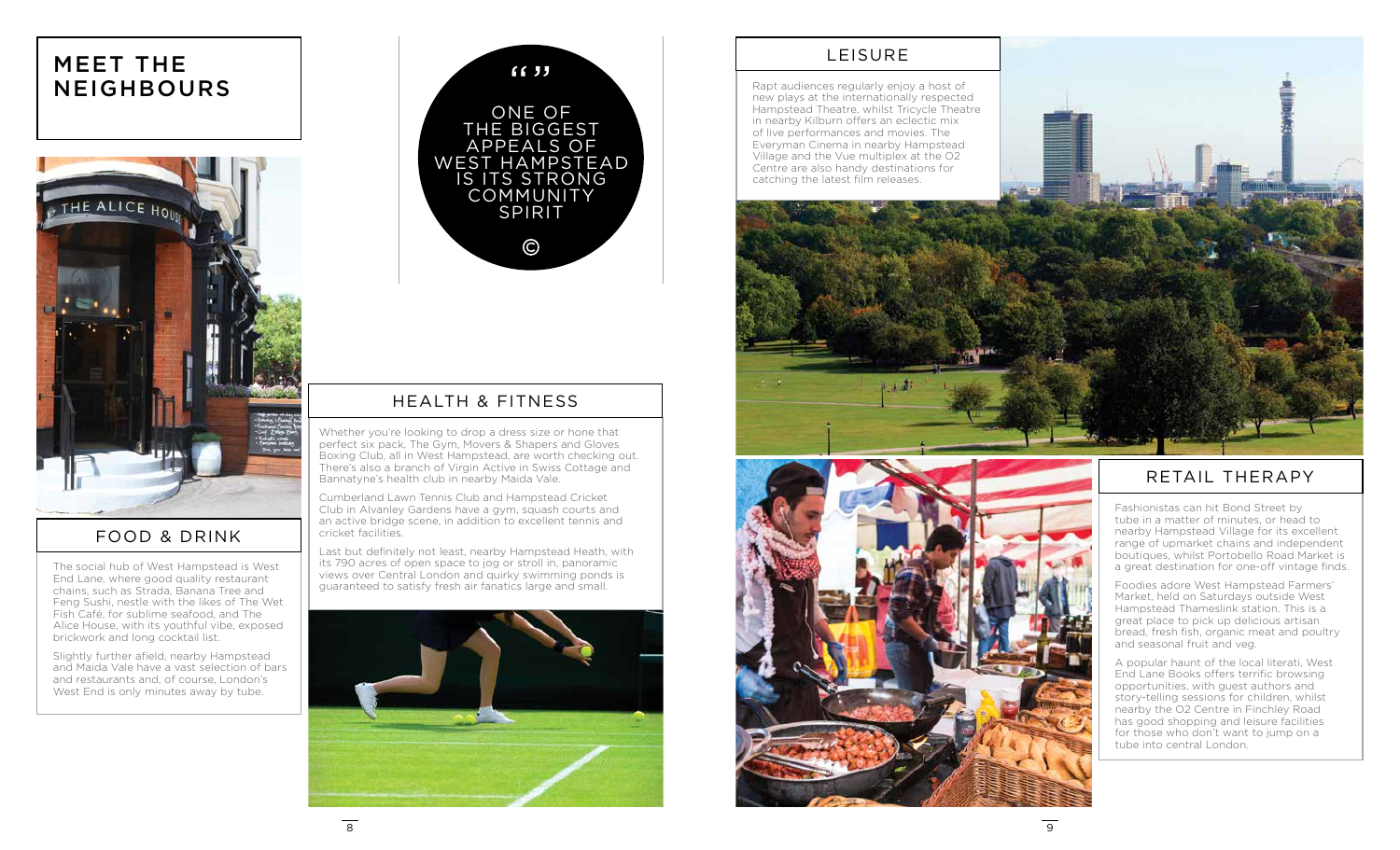Step through the secure steel and glass entrance into the spacious interior-designed lobby, featuring a waiting area furnished in contemporary style and concierge facilities. THE LOBBY<br>
Step through the secure stee<br>
and glass entrance into the<br>
spacious interior-designed Ic<br>
featuring a waiting area furni<br>
in contemporary style and<br>
concierge facilities.<br>
From here, lifts (or stairs if yo<br>
pref

From here, lifts (or stairs if you prefer) take you to all floors of the building.

## Specifications

- Solid core powder-coated steel and glass entrance doors
- Interior-designed communal lobby, with concierge facilities
- Waiting area in lobby
- Lift to all floors
- 

For full specifications go to page 23

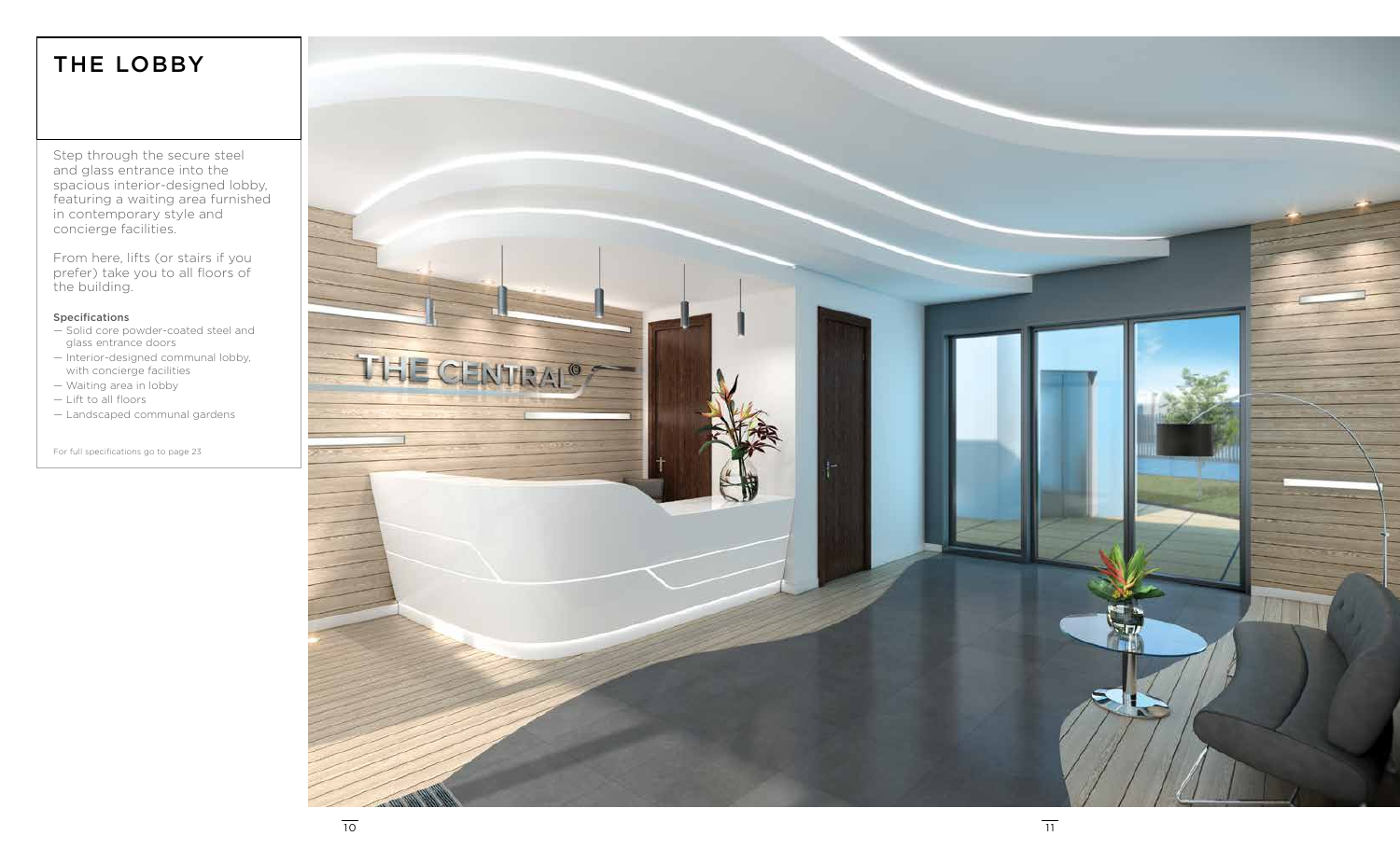

A home at The Central makes a perfect retreat where you can relax and unwind after a busy day. Living areas are bathed in natural light and feature real oak engineered flooring, with under floor heating throughout, for a contemporary, cosy and practical feel.

Wall-mounted TV points, pre-wired ceiling speakers and a central audio visual cupboard ensure that AV requirements are met, whilst recessed low energy lighting, stainless steel sockets and switches, and a video entry phone system complete the picture of high tech convenience.

## Specifications

- Matt emulsion to all internal walls
- Real oak engineered flooring
- Under floor heating throughout the apartments
- Lighting control to living rooms
- Central audio visual cupboard
- Wall-mounted TV positions
- Pre-wired positions for ceiling speakers
- Handless high-gloss finish to kitchen units from Pronorm by Poggenpohl

# LIVING ARE A

For full specifications go to page 23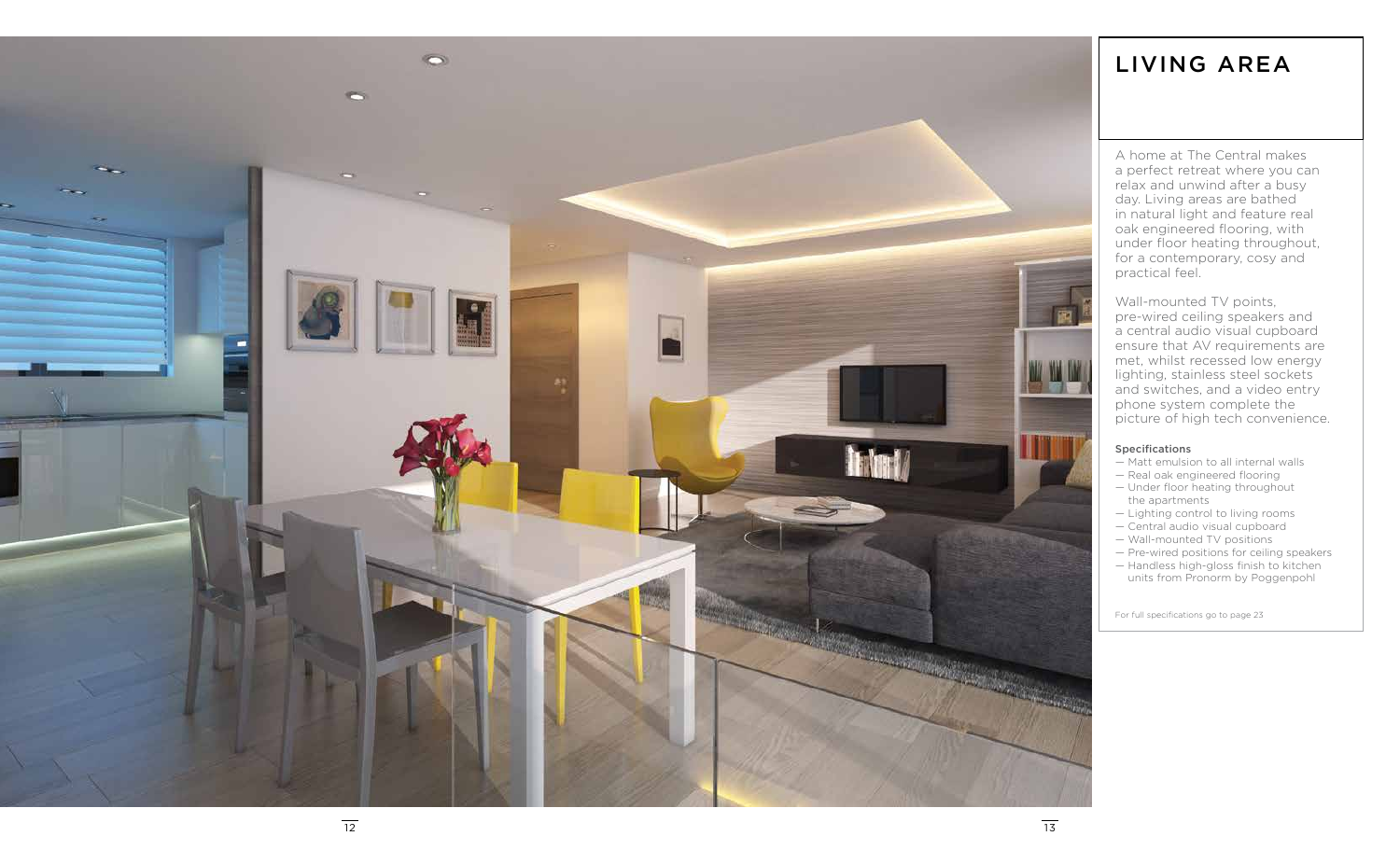

All homes at The Central feature luxury contemporary bathroom suites with quality fittings including Majestic shower enclosures, Hansgrohe Monobloc taps, Zehnder heated towel rails and Duravit sanitary ware.

The large format wall and floor tiles by Porcelanosa complete the modern relaxed feel.

# **BATHROOMS** & EN SUITES

## Specifications

- Luxury contemporary bathroom suites in white, by Duravit
- Wall-hung WC by Duravit
- Zehnder chrome heated towel rails
- Mirror-fronted integrated wall cabinets
- Majestic shower enclosures
- Slimline shower trays
- Large format tiles to all walls and floors by Porcelanosa

For full specifications go to page 23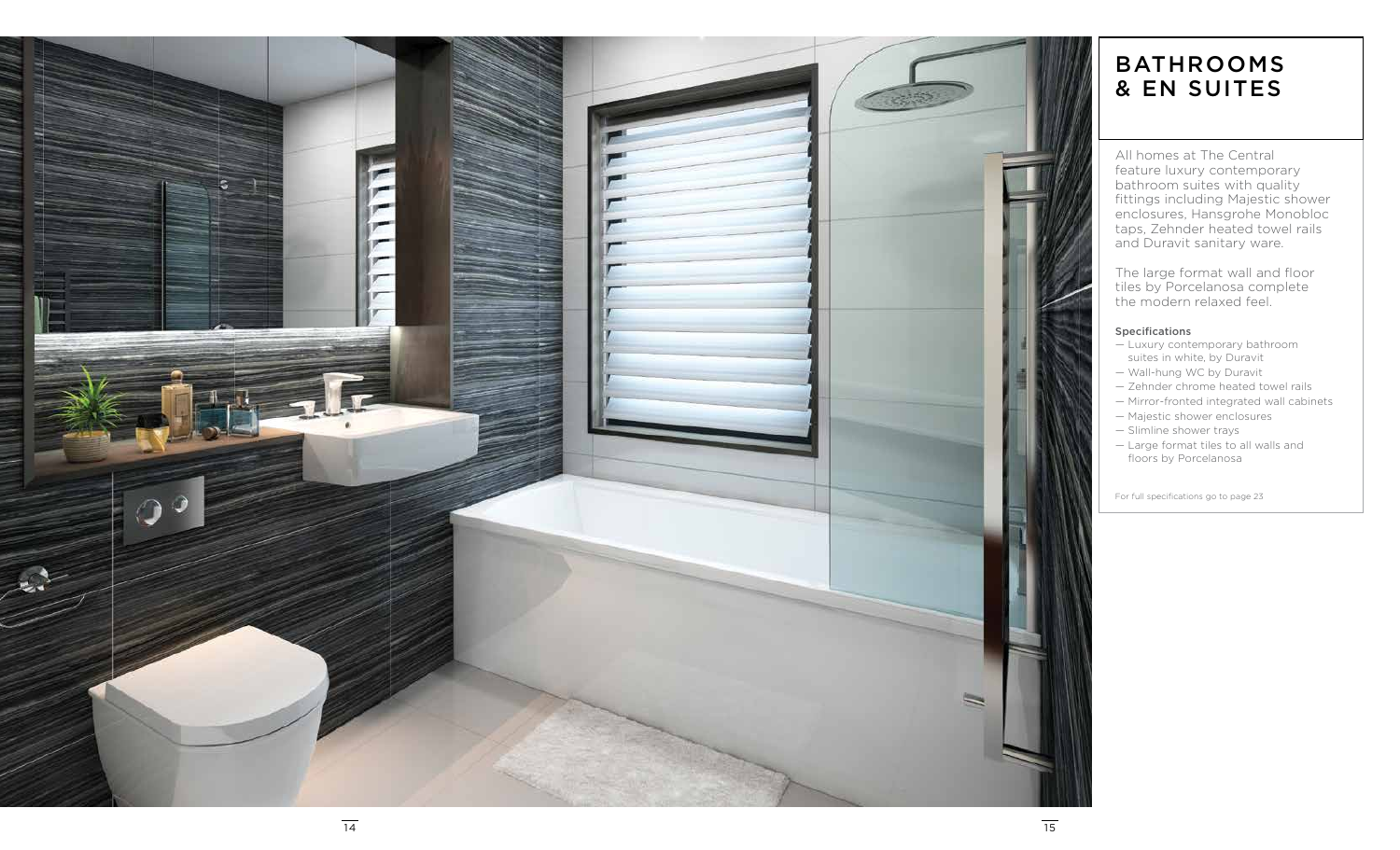ground floor raised ground floor

## apartment 4 upper



Bed 1: 2.7m x 5.6m Bed 2: 2.8m x 4.3m Terrace: 8.0 sqm

Living / Dining / Kitchen: 5.7m x 8.0m

**APARTMENT 4** Ground / Raised Ground Duplex 3 Beds / 3 Bathrooms 109.2sqm (1,175 sqft) Living / Dining / Kitchen: 7.0m x 6.5m Bed 1: 3.1m x 4.3m Bed 2: 3.8m x 2.8m Bed 3: 2.7m x 3.0m Balcony: 4.5 sqm Terrace: 7.0 sqm

Bed 1: 2.6m x 4.7m Bed 2: 2.8m x 3.5m Bed 3: 2.6m x 3.1m Terrace: 13 sqm







3

 $\overline{1}$  2

**TERRACE** 



F

 $\leftarrow$ 

IH







The Central comprises 23 high specification luxury apartments spanning five floors. Whether you are in search of a one-bedroom pied-à-terre, a larger two-bedroom flat or a spacious three-bedroom duplex apartment, the development has something for everyone.

# floor plans: GROUnd/raised ground DUPLEX









Apartment floor plans are indicative of the intended interior layouts but are subject to architectural finalisation. Room dimensions and total areas stated are approximate and should be used as a guide only.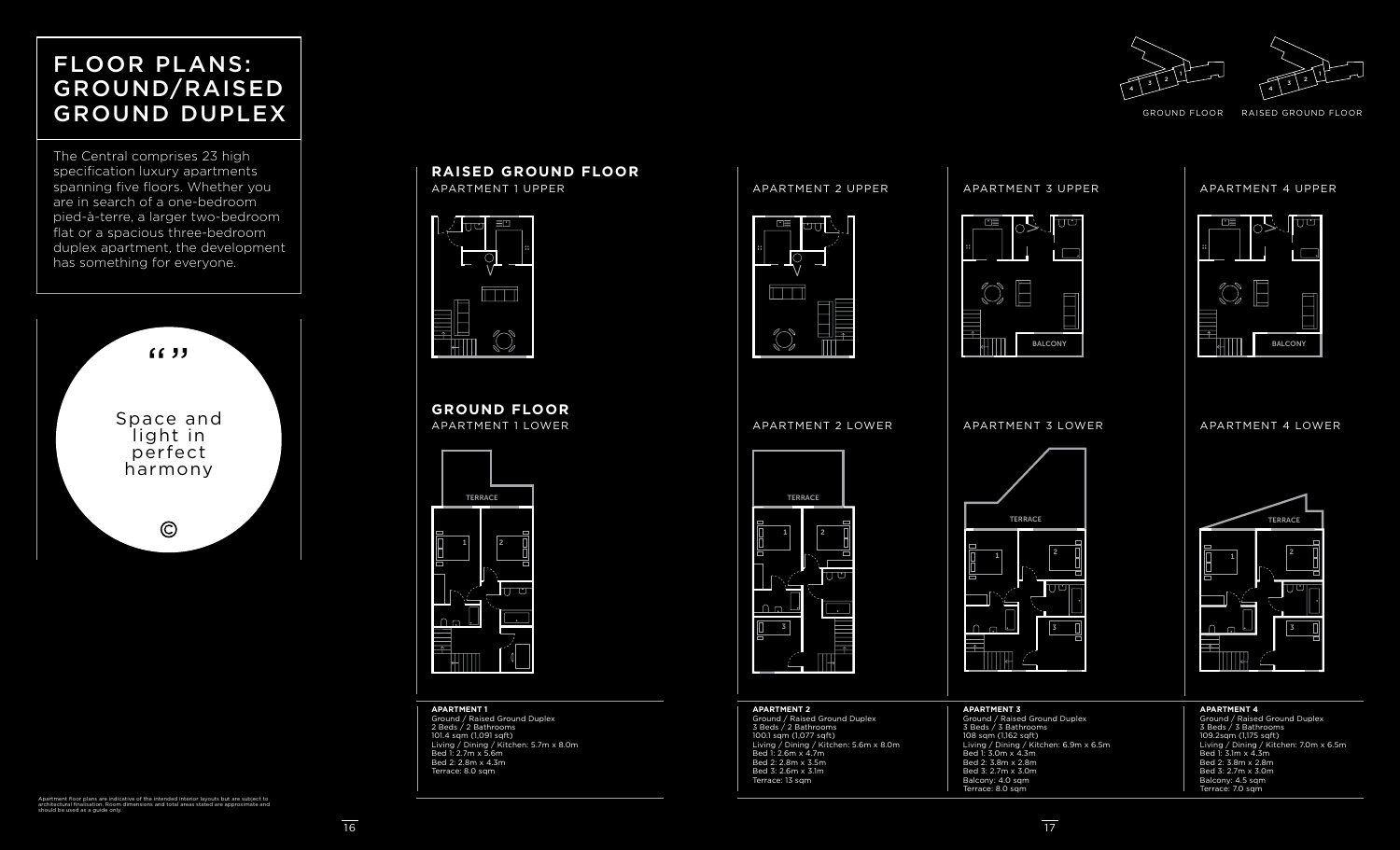# floor plans: FIRST FLOOR

# floor plans: SECOND FLOOR



## apartment 5 apartment 6 apartment 7

**APARTMENT 5** First floor 1 Bed / 1 Bathroom 45 sqm (484 sqft) Living / Dining / Kitchen: 5.7m x 4.7m Bed 1: 3.6m x 3.0m



**APARTMENT 6** First floor 2 Beds / 2 Bathrooms 71 sqm (764 sqft) Living / Dining / Kitchen: 3.9m x 8.1m Bed 1: 2.8m x 4.2m Bed 2: 2.9m x 3.0m Balcony: 7.0 sqm



**APARTMENT 7** First floor 2 Beds / 2 Bathrooms 69 sqm (743 sqft) Living / Dining / Kitchen: 3.6m x 8.1m Bed 1: 3.2m x 4.2m Bed 2: 2.6m x 3.1m Balcony: 7.0 sqm

## APARTMENT 8 apaRTMENT 9



| <b>APARTMENT 9</b>                     |
|----------------------------------------|
| First floor                            |
| 2 Beds / 2 Bathrooms                   |
| 71 sqm (764 sqft)                      |
| Living / Dining / Kitchen: 3.7m x 7.1m |
| Bed 1: 4.0m x 2.9m                     |
| Bed 2: 2.9m x 3.0m                     |
| Balcony: 6.7 sqm                       |



## **APARTMENT 8**

First floor 2 Beds / 2 Bathrooms 72 sqm (775 sqft) Living / Dining / Kitchen: 3.4m x 8.1m Bed 1: 2.8m x 4.2m Bed 2: 3.3m x 3.1m Balcony: 9.0 sqm





1

| 1ENT 10                       | <b>APARTMENT</b> |
|-------------------------------|------------------|
| floor                         | Second floor     |
| Bathroom                      | 2 Beds / 2 B     |
| (495 saft)                    | 72 sam (775      |
| Dining / Kitchen: 5.7m x 4.8m | Living / Dinii   |
| .7m x 3.0m                    | Bed 1: 2.8m >    |
|                               | Bed 2: 2.9m      |
|                               | Balcony: 7.0     |

2 Bathrooms 775 sqft) ining / Kitchen: 4.0m x 8.2m  $m \times 4.3m$  $km \times 3.0m$  $70$  sqm

**APARTMENT** 



1 2 BALCONY







Apartment floor plans are indicative of the intended interior layouts but are subject to architectural finalisation. Room dimensions and total areas stated are approximate and should be used as a guide only.

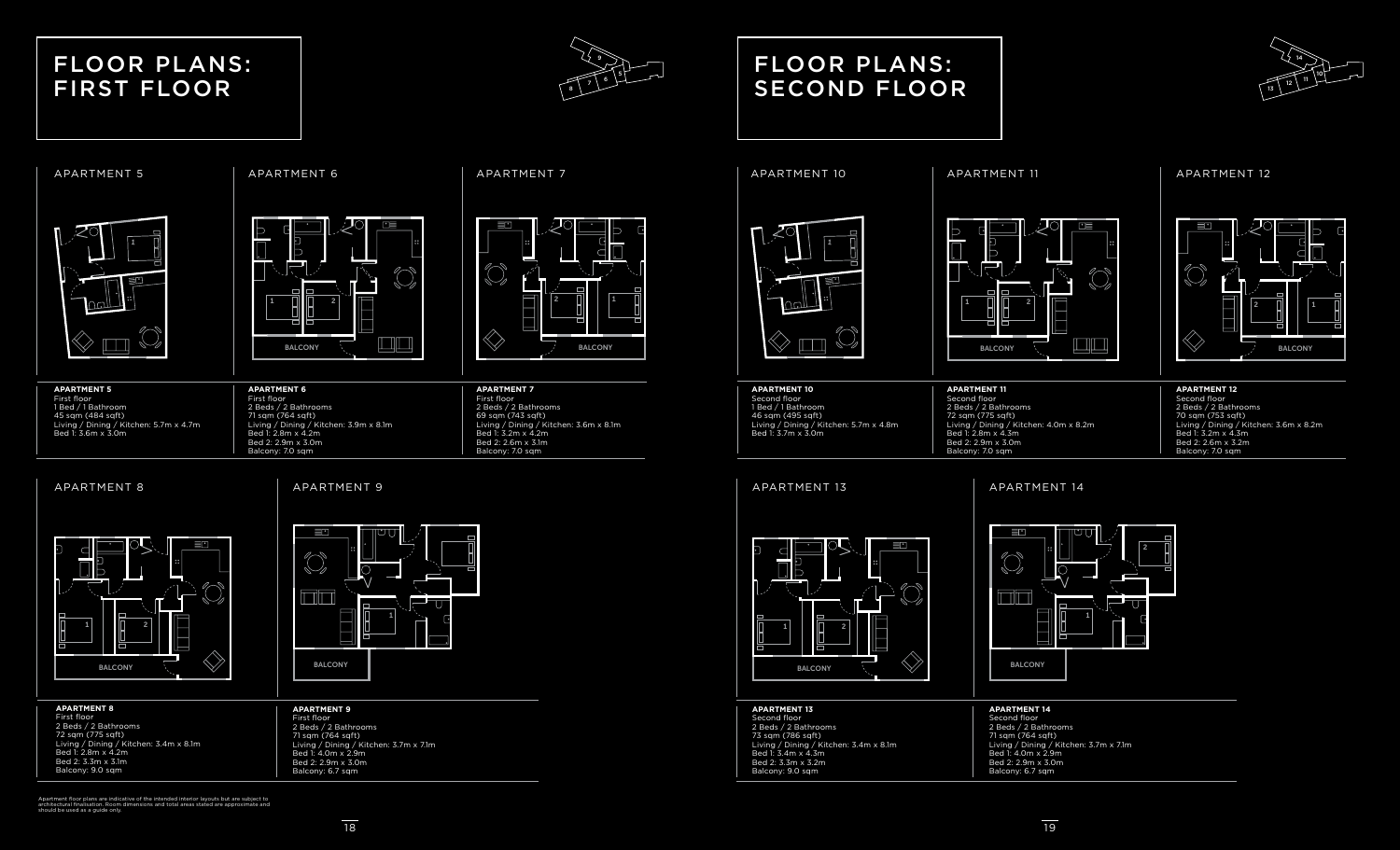1

BALCONY

 $\Box$ 

┕

**TTITT** 

2

1

BALCONY







# floor plans: THIRD FLOOR

# floor plans: FOURTH FLOOR

**APARTMENT 23** Fourth floor 2 Beds / 2 Bathrooms 76 sqm (818 sqft) Living / Dining / Kitchen: 5.3m x 4.8m Bed 1: 4.1m x 3.6m Bed 2: 2.9m x 3.5m Balcony: 6.5 sqm

Fourth floor 2 Beds / 2 Bathrooms 76 sqm (818 sqft) Living / Dining / Kitchen: 3.7m x 7.1m Bed 1: 2.9m x 4.9m Bed 2: 4.0m x 3.6m Balcony: 6.5 sqm

**APARTMENT 19** Third floor 2 Beds / 2 Bathrooms 71 sqm (764 sqft) Living / Dining / Kitchen: 3.7m x 7.1m Bed 1: 4.0m x 2.9m Bed 2: 2.9m x 3.0m Balcony: 6.5 sqm

**APARTMENT 20** Third floor

 $\bigg\}$ 

2 Beds / 2 Bathrooms 76 sqm (818 sqft) Living / Dining / Kitchen: 5.3m x 4.8m Bed 1: 4.1m x 3.6m Bed 2: 2.9m x 3.5m Balcony: 6.5 sqm

**APARTMENT 18** Third floor 2 Beds / 2 Bathrooms

1 1 1 2

73 sqm (786 sqft) Living / Dining / Kitchen: 3.4m x 8.2m Bed 1: 3.4m x 4.3m Bed 2: 3.3m x 3.2m Balcony: 9.0 sqm

BALCONY





Apartment floor plans are indicative of the intended interior layouts but are subject to architectural finalisation. Room dimensions and total areas stated are approximate and should be used as a guide only.

IT

 $\diamondsuit$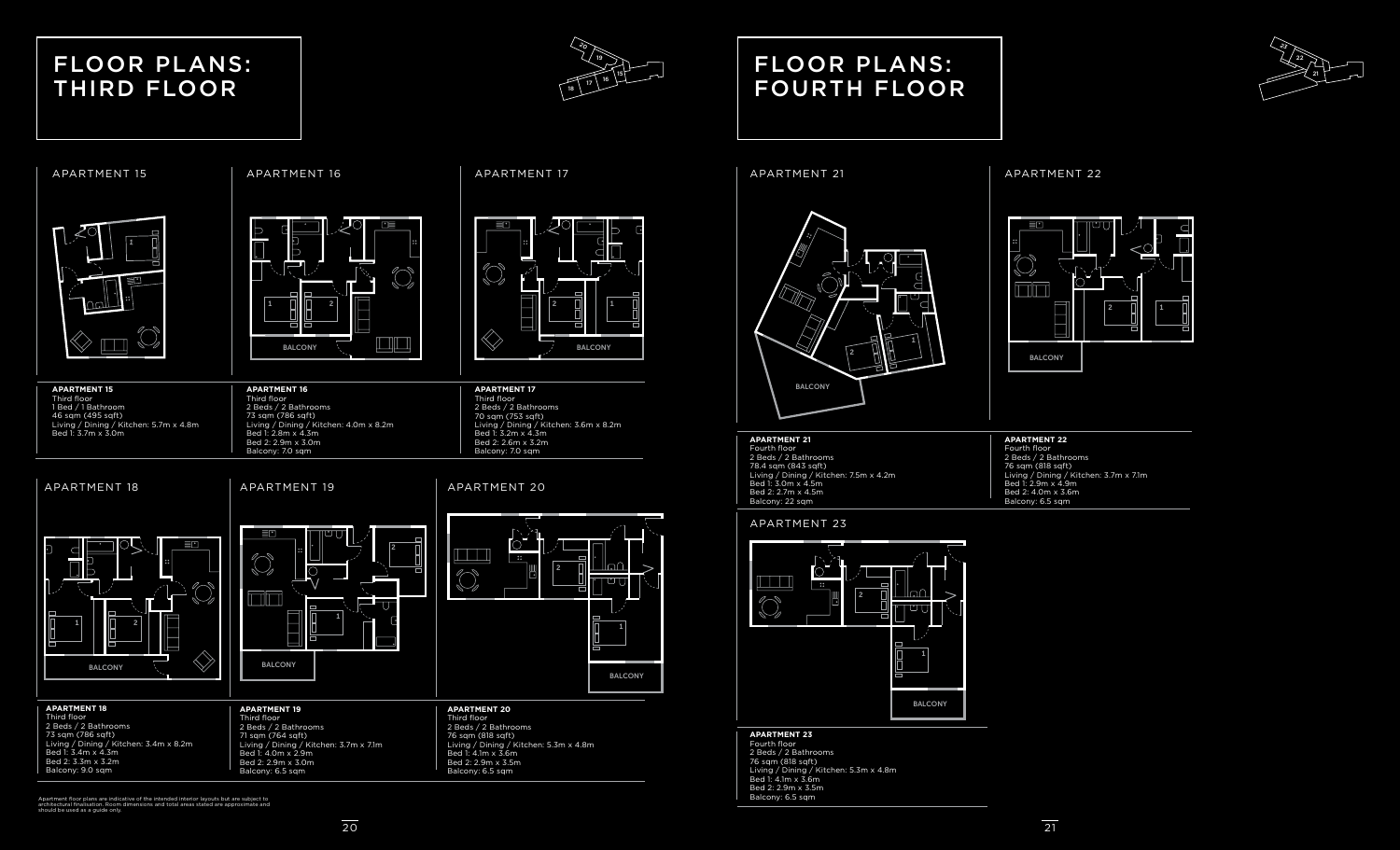# FLOOR PLANS: **HOUSES**

Alongside the 23 apartments stand three 3-storey houses which have been designed to exacting standards. Each luxury two bedroom, two-bathroom townhouse features a spacious open plan kitchen/dining/living area on the ground floor and a stunning master suite on the top floor, with a large double bedroom, dressing room, en suite bathroom and private balcony. The flexible rooms on the first floor can either be used as two further bedrooms or as a bedroom and separate drawing room.

## **Main entrance and common areas**

- Handleless high-gloss finish to kitchen units from Pronorm by Poggenpohl
- 20mm stone worktops with integrated drainers and under-mounted stainless steel sinks
- Glass splash backs to hob area
- Stainless steel mixer tap by Blanco
- Integrated kitchen appliances include:<br>• Miele microwaves<br>• Miele Induction hobs<br>• Miele electric ovens
- 
- 
- 
- 
- 
- 
- 
- Solid core powder-coated steel and glass entrance doors
- Quality stainless steel ironmongery to apartment doors
- Interior-designed communal lobby with 24-hour concierge service desk
- Secure individual powder-coated and galvanised steel mail boxes
- Large format porcelain tiles to communal lobby and walkways
- Waiting area in lobby
- Lift to all floors
- Landscaped communal gardens
- All internal and external areas constructed to a superior level of soundproofing

### **Internal specification**

- Matt emulsion to all internal walls
- Veneered internal doors — Decorated exterior entrance doors
- to individual plots
- Stainless steel level handles
- Real oak engineered flooring
- Under floor heating throughout the apartments
- Contemporary-style square edge skirting and architraves, decorated
- Carpet to all bedrooms
- Fitted wardrobes to master bedrooms
- Centralised boiler system to apartment block

### **Kitchens**

### **Bathrooms and en suites**

— Hansgrohe Monobloc taps, bath fillers

- 
- Luxury contemporary bathroom suites
	-
	-
	-
	-
	-
	-
	-
	-

- Duravit vanity units
- and shower valves — Thermostatically-controlled fixed and
- hand-held chrome showers and mixers of good quality
- in white, by Duravit
	- Wall-hung WC by Duravit — Gerberit cistern and flush plate
	- Zehnder chrome heated towel rails
	- Mirror-fronted integrated wall cabinets
	- Majestic shower enclosures
	- Slimline shower trays
	- Large format tiles to all walls and floors by Porcelanosa

- Central audio visual cupboard
	- Wall-mounted TV positions in living
	- rooms and bedrooms
	-
- heating control
	- living rooms Master bedrooms
		- Master en suites
		-
	-
- 
- 
- SMEG fridge freezers
- SMEG dishwashers
- Blanco concealed extractors
- NEFF washer dryers



### **Lighting**

- Lighting control to living rooms
- Low energy lighting throughout
	- Recessed downlights to: living room
	- kitchen
	-
	- hallways bathrooms
- Low energy pendants to bedrooms

### **AV and Smart Home Technology**

- 
- Pre-wired curtain and blind control — Pre-wired integrated under floor
- Pre-wired positions for ceiling speakers in:
- Audio visual packages are available upon request, subject to quotation

## **Electrics**

- Wired for home office in second bedrooms
- Stainless steel switches and socket plates to all rooms
- Telephone and TV points to living room and bedrooms in white finish
- Video entry phone system
- Hard wired and integrated smoke and heat detection system

## **Green credentials**

- Built to Code 4 for sustainable homes
- Recycling bins integrated in kitchens
- Central bike store
- Low energy lighting throughout

### **Windows and balconies**

- Steel and glass balconies
- Highly secure full height powder coated, double glazed, metal framed windows with toughened glass and timber window sills

## **Security**

- All elements of the development will comply with current building and fire regulations and relevant British Standards
- All apartments are covered by 10-year building guarantee insurance against defects in construction by Premier Guarantee

### **Tenure**

- 125 year leasehold with ground rents of £350 1 bedroom, £450 2 bedrooms and £550 3 bedrooms payable annually
- A management company will be appointed and each apartment will contribute to the care, upkeep and maintenance of the development

## ground floor



## first floor

## second floor

2 Beds / 2 Bathrooms 127 sqm (1378 sqft) Living / Dining / Kitchen: 7.2m x 4.7m Living room: 4.9m x 3.7m Bed 1: 4.6m x 3.7m Bathroom 1: 1.8m x 2.9m Bed 2: 3.8m x 2.8m Bathroom 2: 2.0m x 2.5m

# SPECIFICAT









# Apartment floor plans are indicative of the intended interior layouts but are subject to architectural finalisation. Room dimensions and total areas stated are approximate and should be used as a guide only.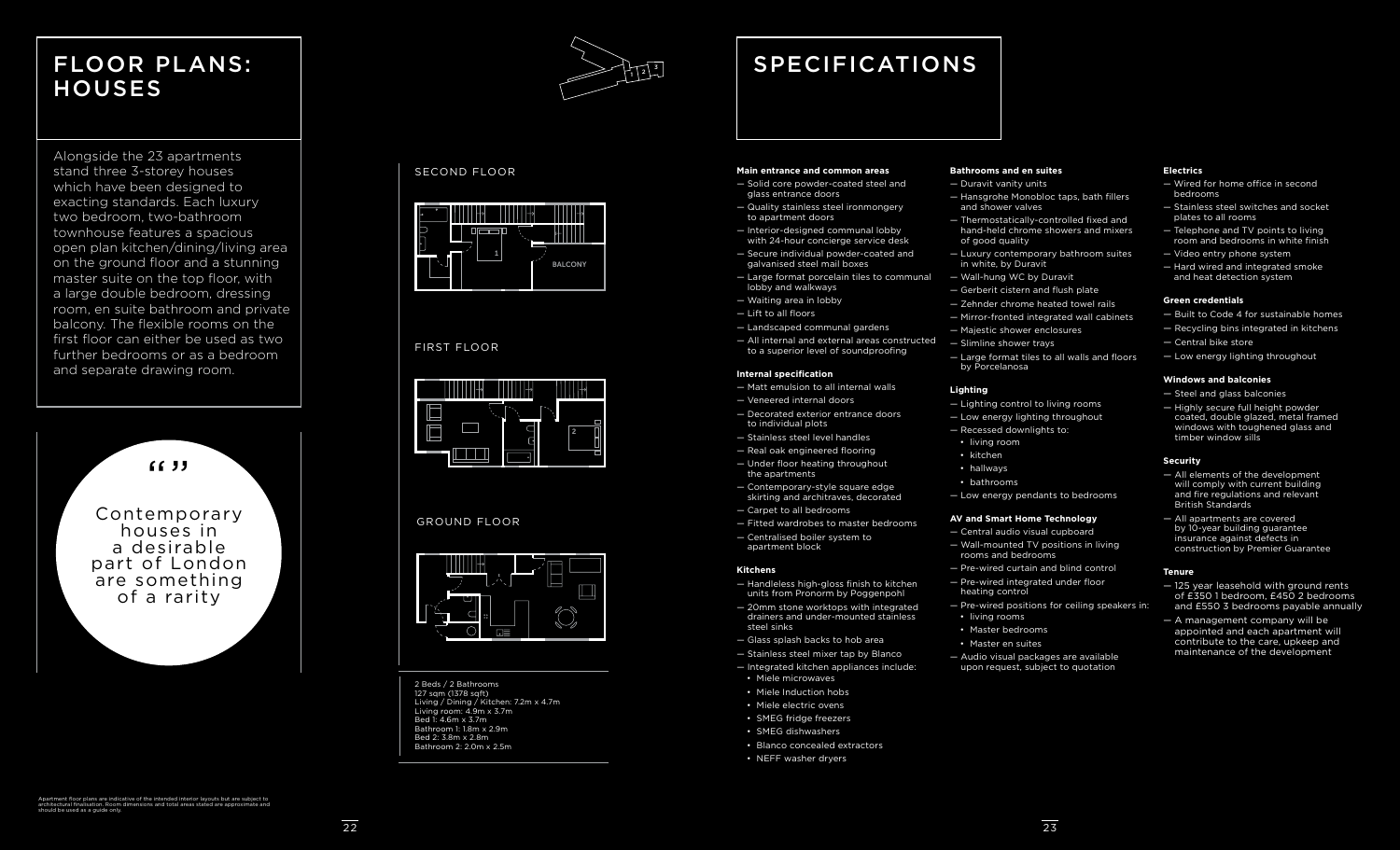Premier Guarantee is one of the UK's leading providers of Structural Warranty and Insurance Services and since 1997 have been providing our clients with some of the most innovative, competitively priced and above all secure Structural Warranty solutions available on the market.

Having arranged cover for over quarter of a million housing units across the UK and Europe, Premier Guarantee has become the warranty provider of choice for some of the country's leading property developers.

# T HE WARR ANTY premier quarantee

Premier Guarantee Surveyors is our dedicated Building Control and Risk Management Survey provider, giving customers expert advice, information and support on key issues affecting the industry. Premier Guarantee Surveyors has one of the UK's largest national networks of surveyors and provides Building Control services to some of the UK's leading property developers.



# THE DEVELOPE REICHMANN PROPERTIES PLC

Reichmann Properties PLC is a multi-faceted property business with a superb track record for delivering quality residential and mixed-use schemes across London and the South of England for over 20 years.

Our reputation has been built on an unwavering attention to detail, delivering developments that not only fulfil but exceed clients' expectations.

We are involved in a diverse range of property-related projects, from residential development to acting as the landlord of an extensive collection of commercial units. Our expanding investment portfolio is currently worth approximately £100 million.

Recent residential schemes by Reichmann Properties include developments in Clapham, Islington, Finchley, Kentish Town, Whitechapel and Queen's Park, in addition to The Central in West Hampstead.

All new Premier Guarantee Policies we issue are insured by AmTrust Europe Limited. AmTrust Europe Limited is part of the AmTrust Group, a worldwide insurer, who amongst other classes of insurance specialise in Building Warranty risks. Their security rating is excellent, having received an 'A' rating for financial strength from A. M. Best.

Further information can be found on their websites www.AmTrust Europe.com and www.AmTrustGroup.com.

Design: Energy Design Studio